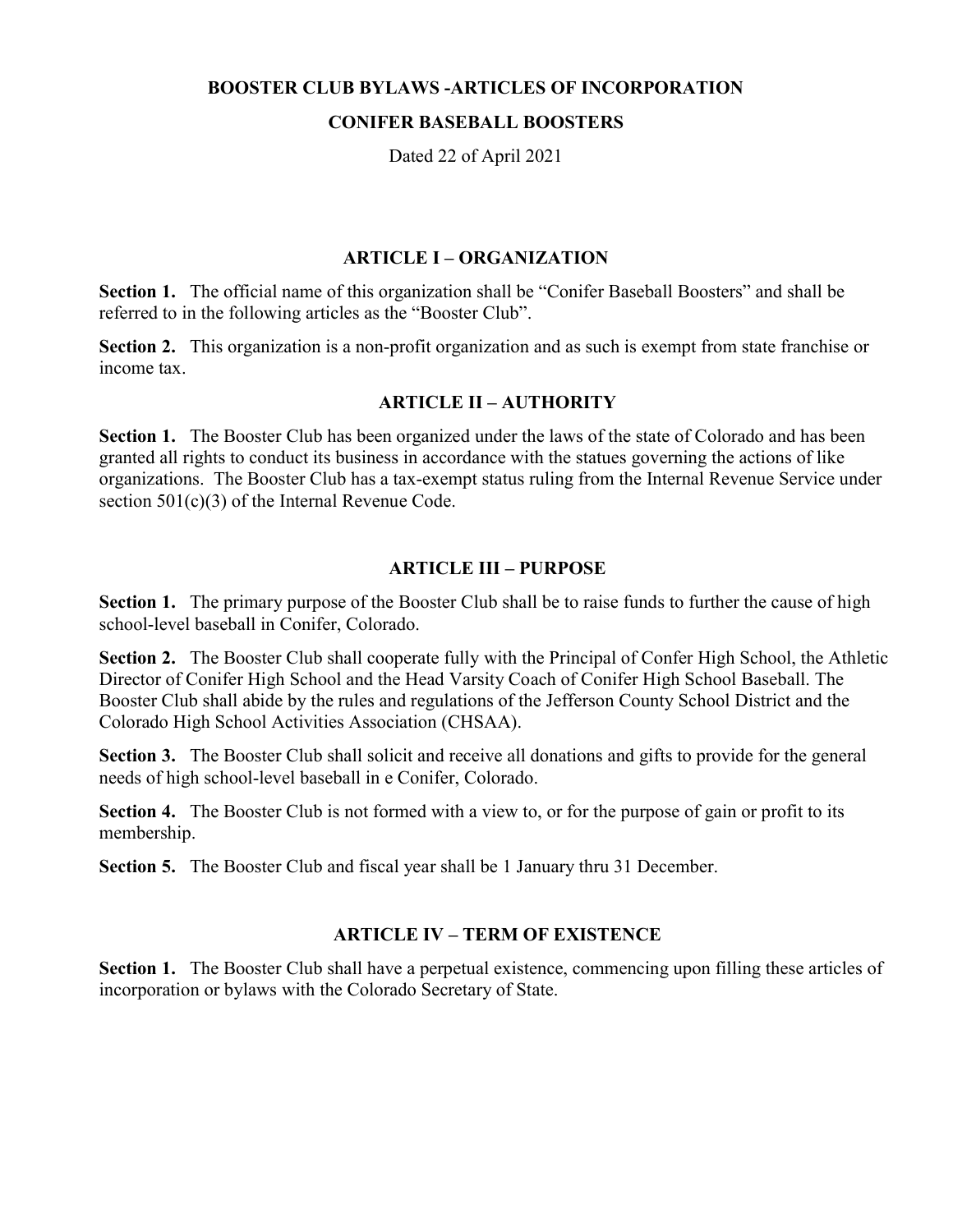### ARTICLE V – AUTHORIZED SPORTS

Section 1. The Booster Club is authorized to promote the following sports program at Conifer High School which are sanctioned by the Colorado High School Activities Association (CHSAA) at the following levels:

Varsity Baseball

Junior Varsity Baseball

Section 2. The Booster Club is authorized to promote the following sports program which is sanctioned by the Jefferson County Junior Baseball League (JCJBL), at the following level:

Level III – Developmental Baseball

# ARTICLE VI – MEMBERSHIP

Section 1. Membership in the Booster Club shall be open to all individuals who support the high-schoollevel baseball in Conifer, Colorado and agree to abide by the bylaws. The voting rights and privileges of members shall be as stated in these bylaws. There will be two classes of members: board members and regular members, as defined in Sections2 and 3, respectively.

Section 2. Board members shall be the Conifer Lobos Head Coach and members whom are elected by the Boosters membership into an office as outlined in Article VII. All board members shall be current regular members in good standing of the Booster Club. Board members shall be eligible to vote in all Conifer Baseball Boosters business, as it pertains to the distribution of funds, fundraising programs, membership, and bylaws. No capital stock shall be retained by the Booster Club.

Section 3. All regular members of the Conifer Baseball Boosters shall have voting rights as they pertain to election of board members. Regular members are encouraged to actively participate in and/or chair fundraising committees.

Section 4. Student members shall not be eligible to vote, hold office, or constitute any portion of a quorum but shall have all other rights common to the regular members. Student members are encouraged to actively participate in fundraisers.

# ARTICLE VII – FUNDING

Section 1. Contributions to the General Fund – All contributions paid or made to the Booster Club shall become the property of the Booster Club General Fund, the contributor having no further claim thereto.

Section 2. Fundraising – Revenues for the operation of the Booster Club shall be raised by multiple avenues at the discretion of the Conifer Baseball Boosters board.

# VIII – BOARD MEMBERS

Section 1. The seven (7) Board Members shall be comprised of active, regular Booster Club Members. Board Members shall be elected in June of each year and take office on July 1 for a term of one year. For all offices except Freshman Class Representative, the Board Members of the Booster Club shall be an active Boosters Club member from the previous year's membership (Board and Regular Members). The Freshman Class Representative need not be a member of the Booster Club during the previous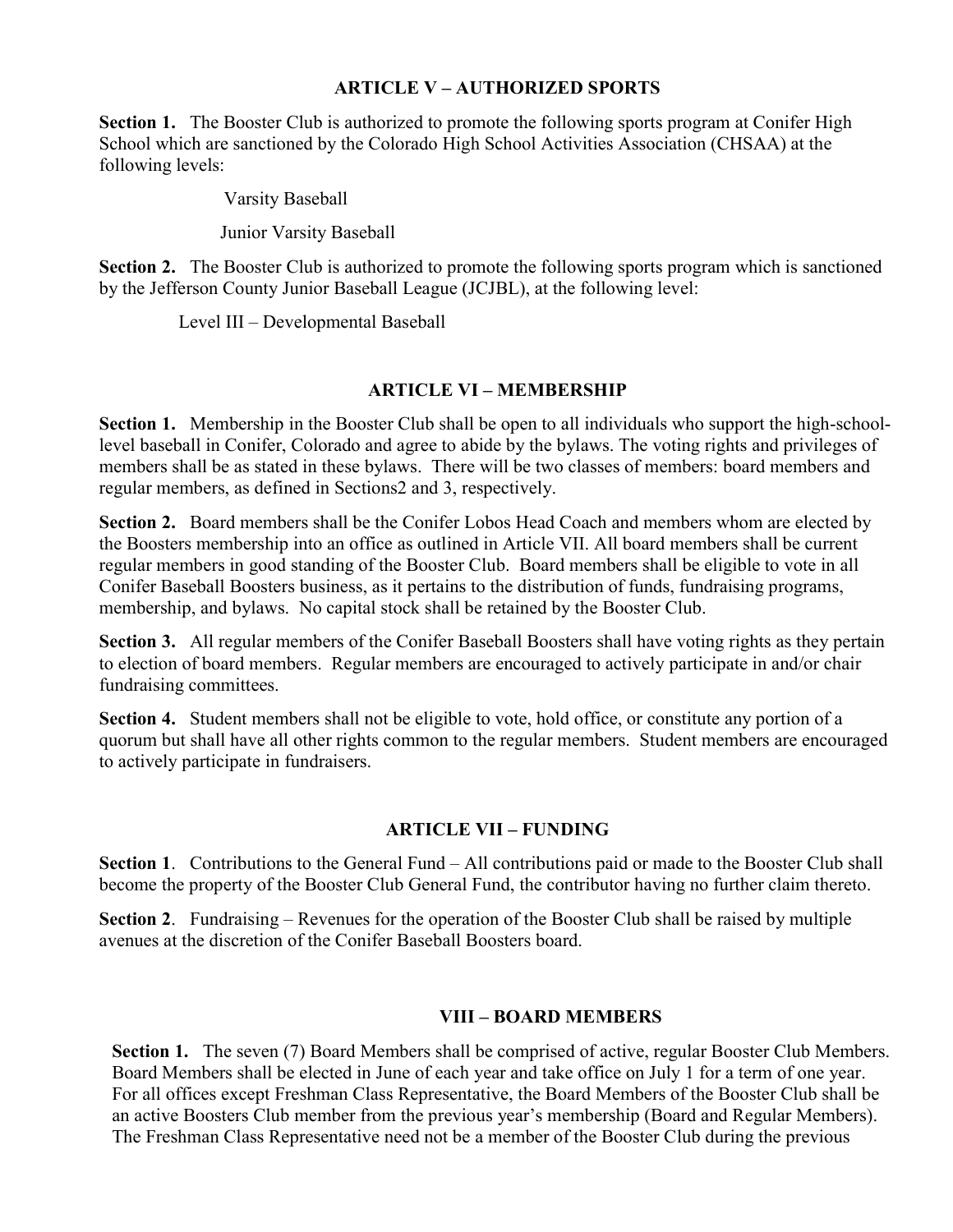year's membership The voting for freshman representative will be conducted at the September Business meeting; all regular Boosters Club members are eligible to vote.

The seven (7) voluntary or elected Board Members positions shall be:

- 1) President
- 2) Treasurer
- 3) Secretary
- 4) Senior Class Representative
- 5) Junior Class Representative
- 6) Sophomore Class Representative
- 7) Freshman Class Representative

Section 2. The Head Varsity Coach of Conifer Lobos Baseball shall be designated as a non-voting member of the Booster Club Board and is recognized as the representative of the Conifer High School Principal and Athletic Director. He/she shall be an ex-officio member of all committees.

Section 3. No Varsity or JV coach (head or assistant) within the Conifer Lobos Baseball Program shall hold a position as a Board Member. In the event a coach is also a parent or guardian of a player within the Conifer Lobos Baseball Program, said individual coach can be a regular Boosters Club member.

Section 4. Board Member vacancies occurring between elections shall be filled by a general election of all members (Board and Regular) to be held at the next scheduled Booster Club meeting.

# ARTICLE IX – DUTIES OF BOARD MEMBERS

Section 1. The President shall:

- a) Conduct all meetings of the Booster Club and set meeting agendas;
- b) Vote on any requests for expenditure greater than \$250.00;
- c) Be a member, ex-officio of all committees;
- d) Appoint committees and appoint the chairperson of each to ensure the responsible operation of the Booster Club;
- e) Coordinate with the Treasurer and Head Coach of Conifer Lobos Baseball the preparation of an operating budget in advance of the fiscal year. The budget will be presented to the Board Members for approval in January.
- f) Be a signing official for the organization at the bank or credit union with which the Boosters Club is associated.

Section 2. The Treasurer shall:

- a) Conduct Booster Club meetings in the absence of the President and Secretary
- b) Be responsible for keeping a full and accurate record of all financial matters of the Booster Club
- c) Vote on any requests for expenditure greater than \$250.00
- d) Be responsible for the billing, collection, receipt, dispersal, and recording of contributions and all Booster Club funds as approved and authorized by the Board
- e) Maintain a permanent and accurate set of records detailing all funds received, deposited, and disbursed; these records shall be the permanent property of the Booster Club and shall be available for examination by any Board members
- f) Give detailed and accurate report of all receipts and expenditures at all regular Booster Club meetings'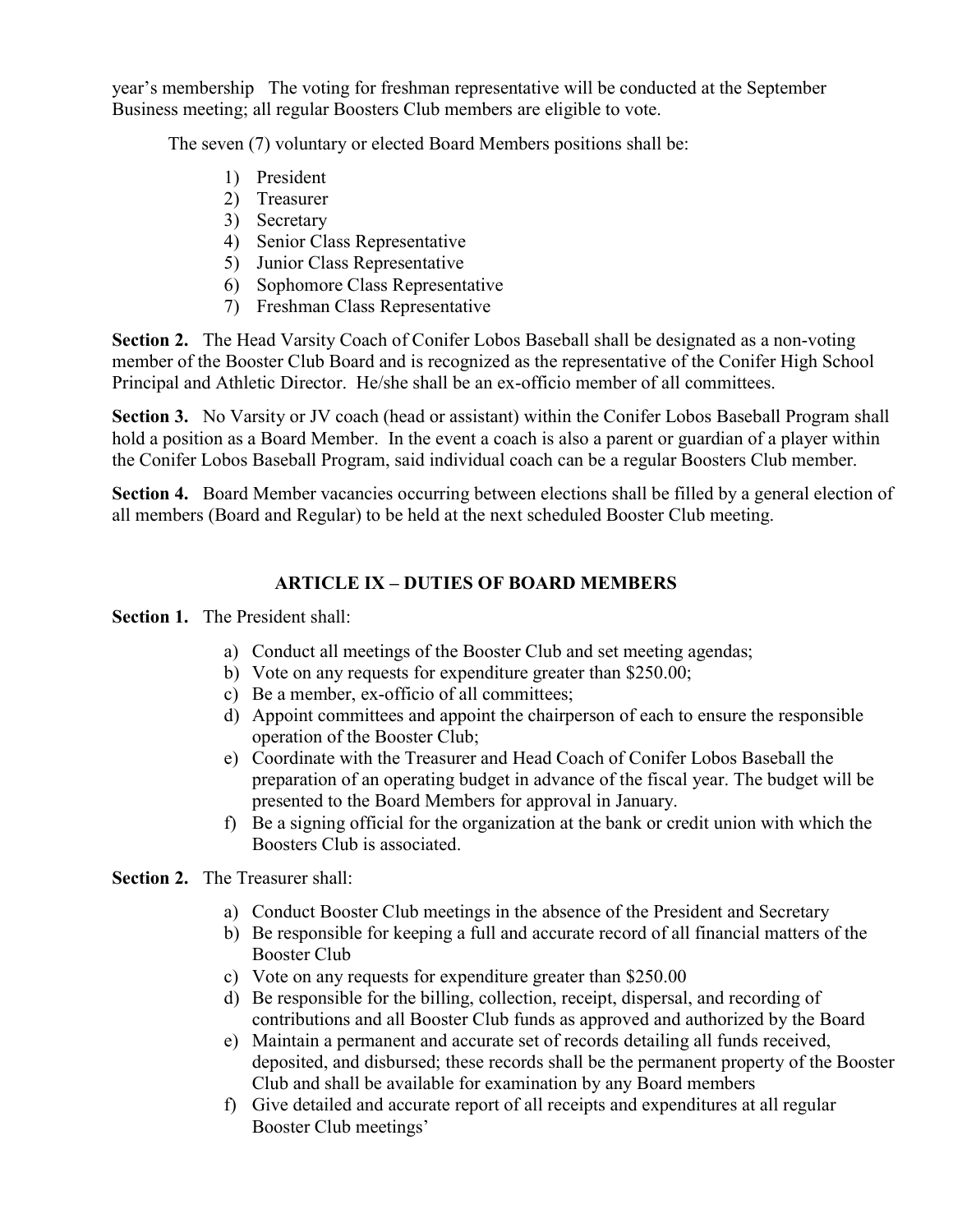- g) Present an annual financial report within two months of the end of the Booster Club fiscal year (February 28).
- h) Be a signing official for the organization at the bank or credit union with which the Boosters Club is associated.
- Section 3. The Secretary shall:
	- a) Conduct Booster Club meetings in the President's absence
	- b) Keep an accurate record of the minutes of all meetings of the Board and all regular Booster Club meetings
	- c) Vote on all requests for expenditures greater than \$250.00
	- d) Be the primary person responsible for all Conifer Baseball Booster Board correspondence
	- e) File all necessary documents with the State of Colorado to maintain the Boosters Club's good standing as a registered non-profit organization.
	- f) Maintain a list of contact information for all Booster Club Board Members, Booster Club Regular members, parents/guardian, players and coaches to be accessed by Board Members and Coaches as needed.
	- g) Assist the coaching staff in developing and maintaining electronic tools for communication with, and management of, Conifer baseball programs
	- h) Be a signing official for the organization at the bank or credit union with which the Boosters Club is associated.

Section 4. The Senior Parent Representative shall:

- a) Act as liaison for matters that any senior parent/guardian or senior player may wish to bring to the attention of the board
- b) Vote on any requests for expenditure greater than \$250.00
- c) Oversee designated fund-raising activities as assigned

Section 5. The Junior Parent Representative shall:

- a) Act as liaison for matters that any junior parent/guardian or junior player may wish to bring to the attention of the board
- b) Vote on any requests for expenditure greater than \$250.00
- c) Oversee designated fund-raising activities as assigned.
- d) Chair the Committee for Senior Day.

Section 6. The Sophomore Parent Representative shall:

- a) Act as liaison for matters that any sophomore parent/guardian or sophomore player may wish to bring to the attention of the board
- b) Vote on any requests for expenditure greater than \$250.00
- c) Oversee designated fund-raising activities as assigned.

Section 7. The Freshman Parent Representative shall: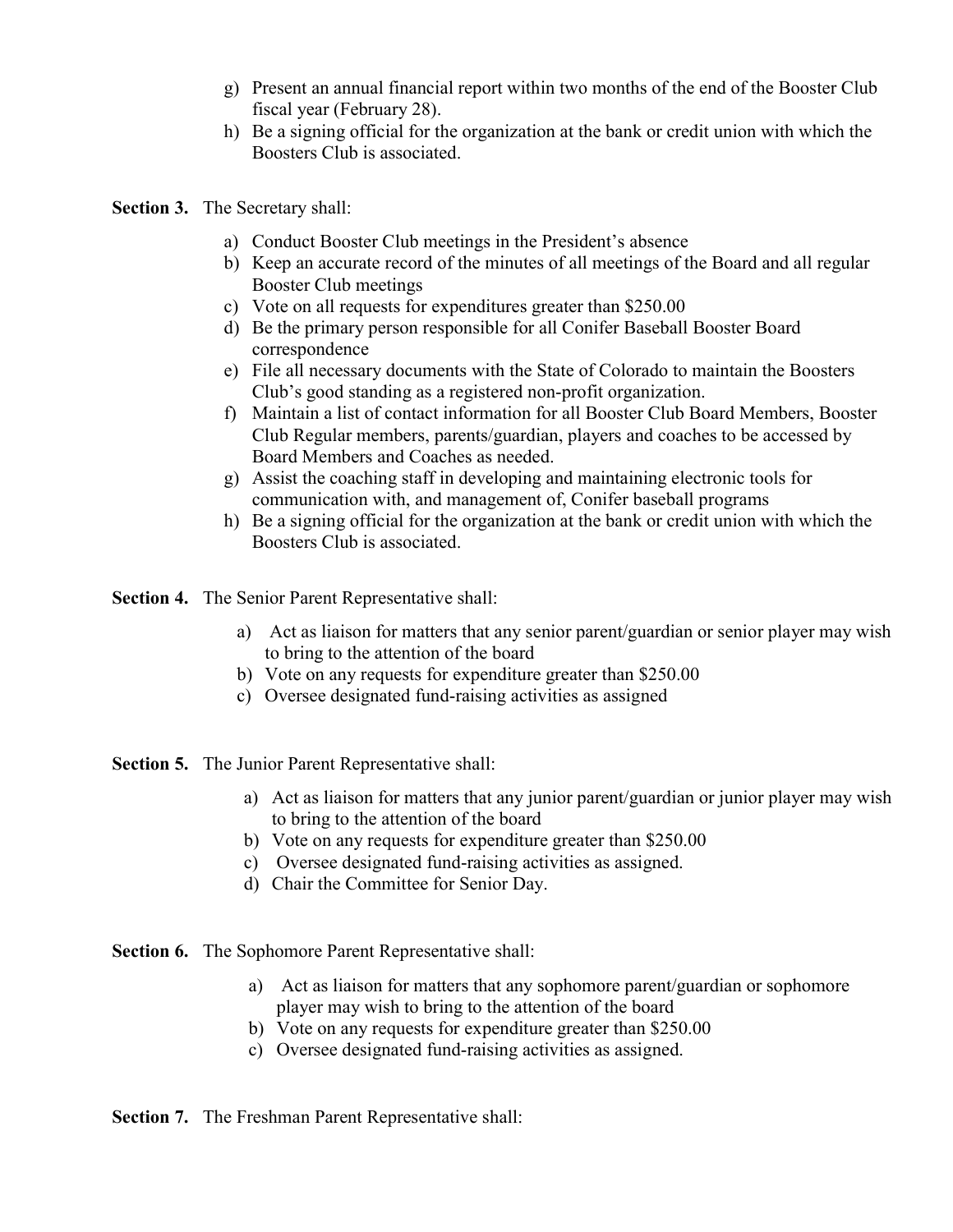- a) Act as liaison for matters that any freshman parent/guardian or freshman player may wish to bring to the attention of the board
- b) Vote on any requests for expenditure greater than \$250.00
- c) Oversee designated fund-raising activities as assigned

Section 8. Regular Members shall:

- a) Attend regular meetings of the Boosters Club
- b) Make recommendations and provide input regarding the affairs of the Booster Club
- c) Chair and serve on Booster Club committees

### ARTICLE X – MEETINGS

- Section 1. The Booster Club shall meet once each month, in person or via online meeting; the time and date of each meeting will be determined by mutual agreement of the Board members. If there is an item that a member would like discussed at the meeting, that individual should e-mail the item to the Board so it can be put on the Board Meeting Agenda.
- Section 2. Executive Board Meetings shall be held as necessary when determined by the President of the Booster Club or the Head Varsity Coach.
- Section 3. Ad-hoc Board meetings or Regular Booster Club meetings may be called at any time by the President, Secretary, Treasurer, or Head Coach for the purpose of transacting specific business of a non-monetary nature.
- Section 4. Within one month of election of new officers, the President shall call a special meeting of the Executive Board and Executive Board-elect for the purpose of organizing, appointing, and planning activities for the upcoming year.
- Section 5. The order of business at Board Meetings shall be determined by the President or presiding Board Member.
- Section 6. Unless otherwise stated in these bylaws, a quorum is required for all matters requiring vote. A quorum will be at least four of the seven voting Board members. In all cases, a simple majority vote of Board members is required for each proposal placed before the membership, assuming a quorum has been met.

#### ARTICLE XI - ELECTION OF BOARD MEMBERS

Section 1. At least one month prior to the June Boosters Club meeting, the Boosters Club Board will solicit nominations for elected Board member positions. Each candidate must be nominated by another Boosters Club member and agree to stand for election.

Section 2. All Boosters Club members at the June Boosters Club meeting will be eligible to vote in elections. Election results will be determined by a simple majority of the regular membership in